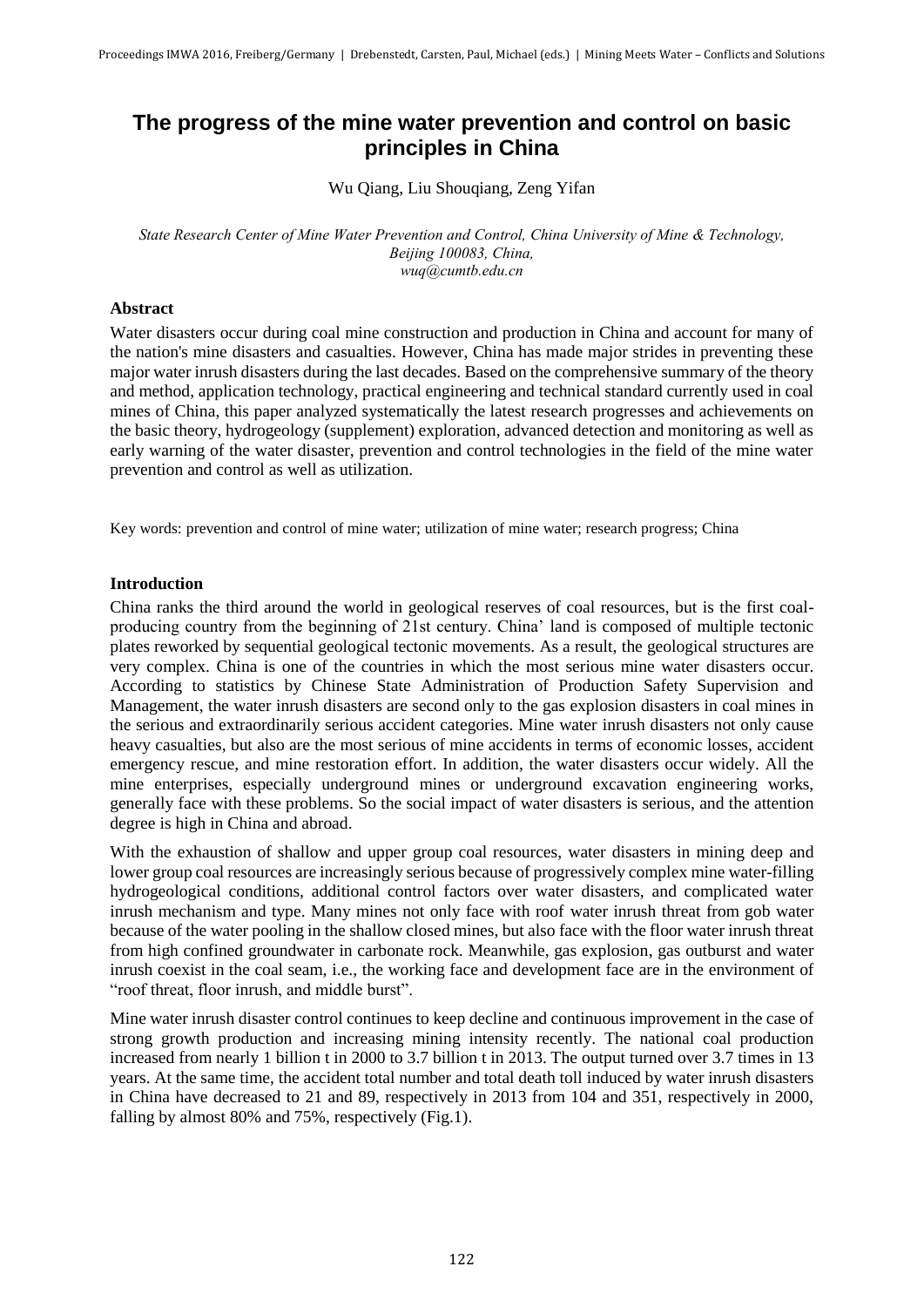

*Figure 1 Relationship of national coal production and water inrush disasters*

According to the surveys and statistics by State Administration of Coal Mine Safety in 2012, the national mine water discharge was up to 7.17 billion  $m^3/a$  in recent years; there were 61 mines in which the normal water inflow was more than 1,000 m<sup>3</sup>/h; and mine water resources utilization rate increased year after year. These data showed that China had made great progress and research results in recent years in the field of water inrush prevention and control and resource utilization<sup>[6-8]</sup>. But water disaster prevention and control is still a daunting task and face with many challenges because of various hydrogeological condition type and complex structure and changeable hidden water inrush factors and various mechanism, especially with the large-scale development of deep level resources. Mine water inrush disasters control and resource utilization will be still one of the important research topics in safety production and scientific mining in China.

# **1. The new basic principle of water prevention and control**

**The research results have improved the basic principle of water prevention and control, put forward the new basic principle that is summarized with 16 Chinese words and its corresponding comprehensive measures, i.e., prevention, plugging, dewatering, drainage, and interception.** The previous basic principle used in China for mine water inrush prevention and control was summarized with "8 Chinese words", i.e., "when in doubt, exploration must be done in advance; excavation occurs only after the exploration." The "8-words" principle has played a positive role in recent years, as the state emphasized the great importance to the safety production and implemented a series of policies and punishment regulations. The mine enterprises improved safety production consciousness and management, and miners also paid attention to the safety.

If suspicious symptoms of water disaster had been found at the scene, engineering technicians and professional workers will immediately investigate the situations and dewater in advance if needed. The doubtful position or hidden danger of water inrushes must be identified before mining. The questions are how to find the doubtful position? How to judge water disasters risk in advance? These are much more in demand to resolve the important issue for mine enterprise and field engineering technician at present. To answer these questions, *Coal Mine Water Prevention and Control Regulation* article 3 presents the new "16-words" principle, i.e., "first forecasting; when in doubt, exploration must be done; excavation occurs only after exploration; control should be in place before mining." First of all, we should find doubtful position of disasters through scientific forecasting methods, followed with detection and discharge of water in advance. We then excavate after detection and water discharge. We finally mine coals after any necessary control measures are in place. The "16-words" basic principle forms a complete technical route. In correspondence with the "16-words" principle, *Coal Mine Water Prevention and Control Regulation* article 3 puts forward five comprehensive prevention measures in prevention, plugging, dewatering, drainage, and interception.

# **2. The new mine hydrogeology classification**

**The achievements have supplemented and improved the basic principle of mine hydrogeology classification and the main influence factors, put forward the mine hydrogeology classification based on scientific methods and analysis of the new water disasters features in China in recent years.** The purpose of mine hydrogeology classification is to analyze the mine hydrogeological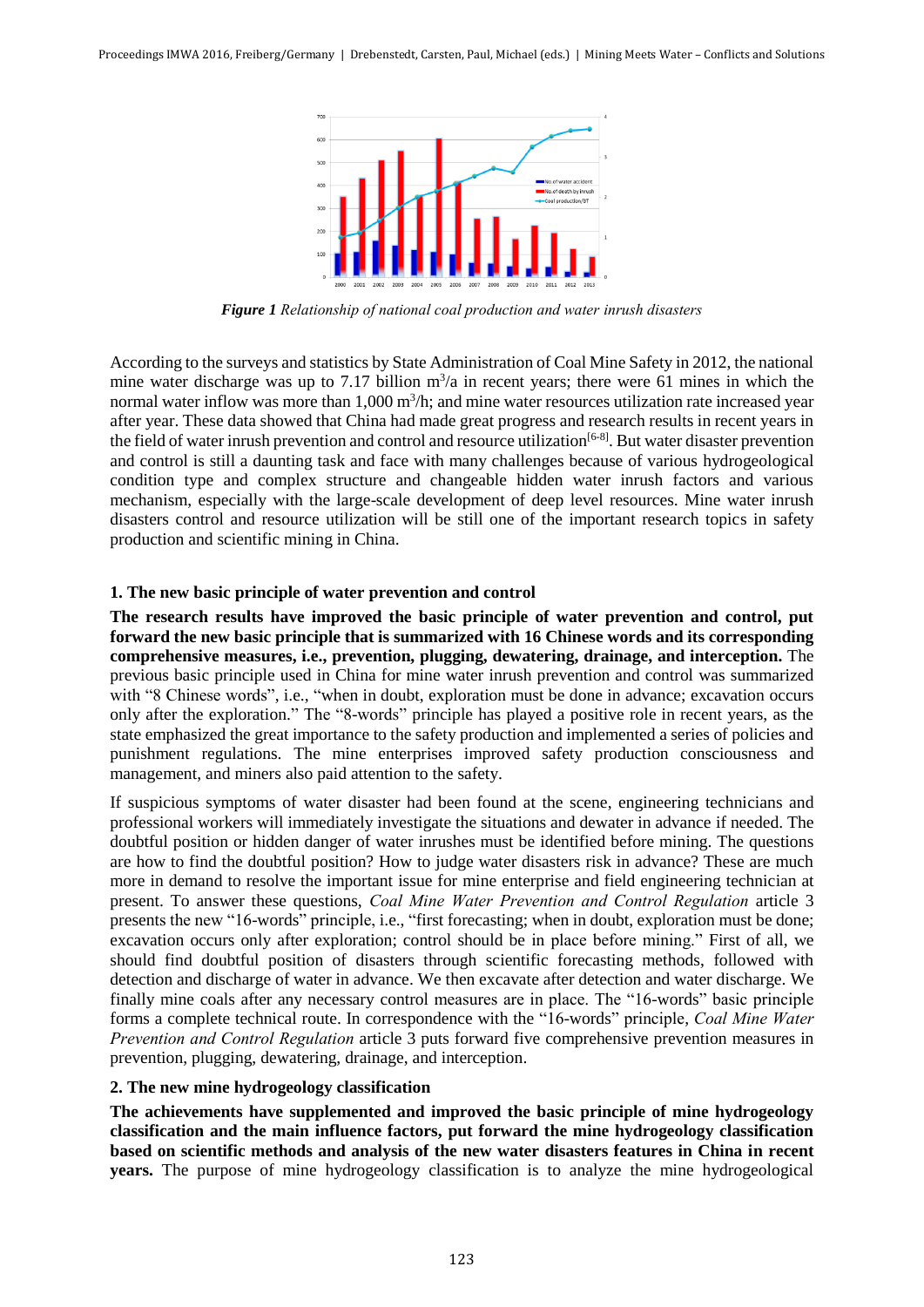condition, direct hydrogeological supplement exploration and water disasters prevention and control. Due to high proportion of coal resources under water disasters threat and various water hazards types caused by complex mine hydrogeological condition, the hydrogeology classification plays an important role in safety production. Considering the wide distribution of gob water with fuzzy scope, location and shape, and the continuous water inrush disasters induced by the gob water in recent years, at the same time considering the factors (whether water inrush occurred or not in the process of construction, production and water inflow) are associated with the complex degree of mine water filling hydrogeological condition, the mine hydrogeology classification incorporated two new factors of gob water distribution and mine water inflow based on the original four factors.

# **3. The new safety requirements and technical standards of mining under water and surroundings**

With the increase in mining intensity and exhaustion of shallow level resources in China, development of the deep level resources is inevitable. In addition, the coal resources that are not be commonly developed under or around of the sea, lakes, rivers, reservoirs, gob water area and strong rich water aquifer and other large water body in the past are increasingly exploited. First of all, all kinds of water sources which threaten safety production should be dewatered in advance. Mining can be done only after the water is drained and hidden dangers are eliminated. If dewatering is not feasible and the coal seams to be mined are inclined or gently inclined, the regulation *Coal Pillars Setting and Coal Mining Regulations of Building, Water, Railway and Main Shaft* must be followed. We must understand the water filling hydrogeological conditions, compile special mining design, and organize relevant technical discussion in order to determine the safety and reliability of water prevention coal (rock) column and make safety precautions. Mining can occur only after approval by the chief manager of the coal mining enterprise. In addition, dynamic monitoring should be in place. Producing should stop and withdraw of miners must be in order immediately if abnormal situations are discovered. Due to lack of theories and engineering technology problems induced by mining such as caving mechanism, the caving development regularity and height, caving control, mining of steep coal seams is still a task to be solved effectively and is strictly prohibited in China.

# **4**.**The platform construction of mine water filling 3D visualization analysis of hydrogeological conditions**

Traditional water filling hydrogeology analysis method was based on point, line, plane, section, etc. By forecasting, we understood and cognized the 2D space of mine water filling hydrogeological condition. These methods could not reflect and depict the complex 3D water filling condition and phenomenon, lacking dynamic space-time processing and analysis ability, and having big limitations. The 3D hydrogeology visualization modeling and simulation analysis method solve these problems to some extent, can provide a uniform 3D display channel, and support comprehensive and integrated display as well as management of data such as the hydrogeological exploration, test and underground exploration and mining engineering. The method can also analyze arbitrarily stratigraphic profile, query a variety of hydrogeological parameters, and realize stress-strain analysis, groundwater flow simulation, water inrush risk evaluation, water inflow forecast and optimization of water prevention and control design, etc. The 3D water filling hydrogeology visualization analysis platform will become an effective tool for the ground and underground hydrogeological exploration and test data processing, physical concept model analysis of water filling condition, water flow simulation evaluation, water disaster prediction, water prevention and control plan formulation, etc.

# **5. Mine water disaster forecast theory and the different disaster forecast evaluation methods**

Hydrogeology exploration provides a very important geological information for mine structure, the relations of main coal seam and sedimentary structure, the water filling source, water channel and gob. But the local discrete information is limited, and using the information directly to analyze water disaster is very preliminary, and unable to give full consideration to the potential value contained in the hydrogeological exploration results. If we use the advanced scientific evaluation method and model to analyze, simulate and process the original information, the results can be evaluated and predicted in zoning characteristics and water hazards risk levels from the roof, floor, gob and geologic structure in the process of mine production. The prediction results can be effectively used to make prevention measures for different types of mine water disaster. We presented the comprehensive evaluation method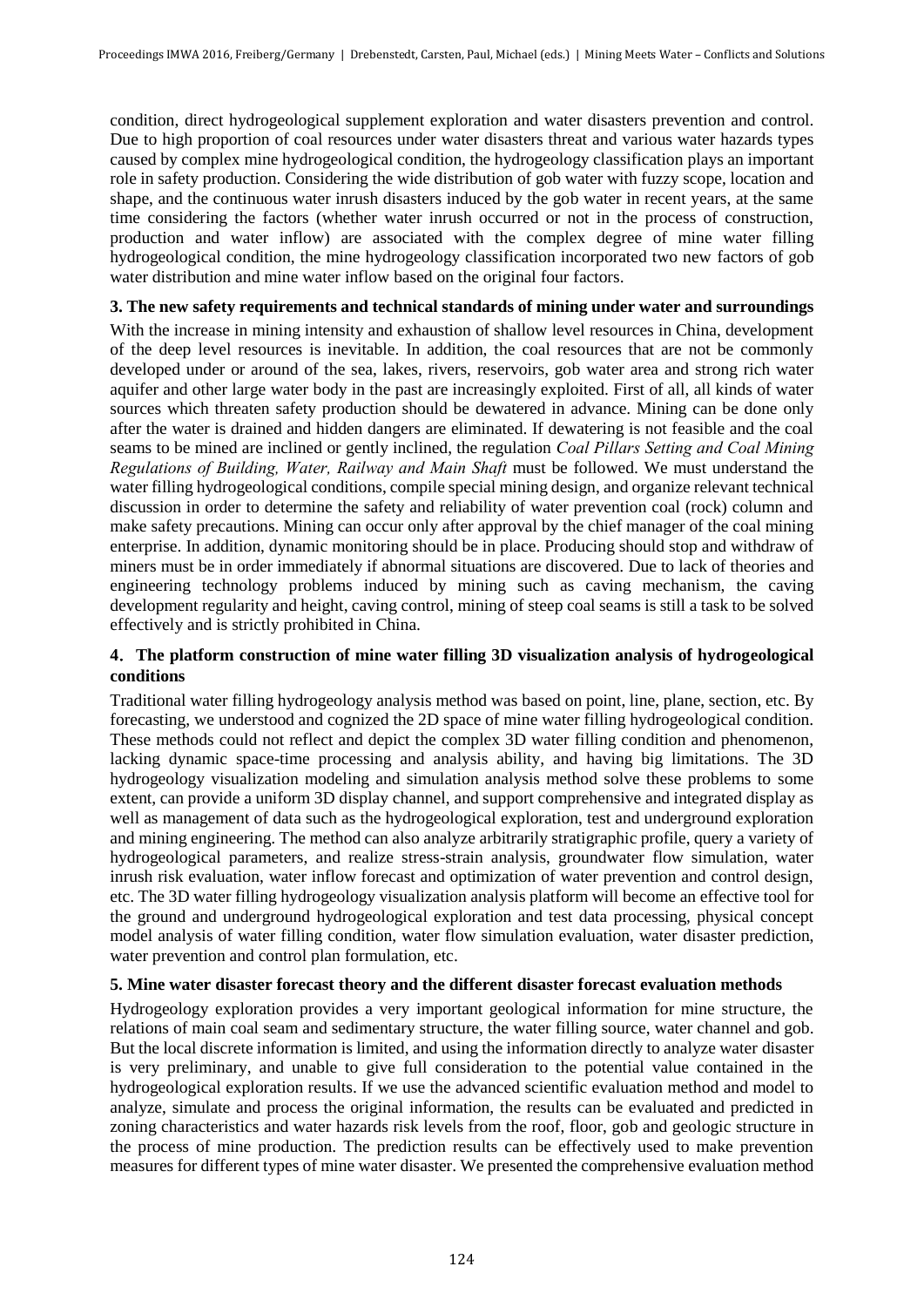of the vulnerability index method which considers more factors than those based on water inrush coefficient method for floor water inrush. For roof water disaster, we put forward three maps - double prediction method which can solve the key technical problems of roof water filling source, channel, and the intensity at the same time.

### **6. Rapid recognition technique of water inrush**

Any water inrush points of underground mining engineering happened in most cases by accepting different types of water supply such as atmospheric precipitation, surface water, groundwater, or gob water and discharging into underground mines. Due to different types of water source in the process of formation, runoff and discharge influenced and interfered by different geological environment and human factors, the hydrogeochemical characteristics, water temperature and water level (pressure) of water source are all different. These large number of sample points collected at the scene in different aspects and the various parameter such as water chemistry, water temperature and water pressure (level) can provide an extremely important water source information and form the foundation database. Mathematical models can then be established for rapid recognition of underground mine water inrush supply source. Inputs of water pressure (level), the measured water temperature and water chemistry analysis results in underground water inrush point into the mathematical models will help quickly and accurately recognize the water supply sources of the water inrush point. The main used equipment with better application effect at present in China include intrinsically safe YSYF6 mine water inrush source rapid recognition instrument researched and developed jointly by Wuhan Long Sheng An Ke Technology Co., Ltd. and China University of Mine & Technology (Beijing), and HA-W600 mine filling water source rapid recognition instrument researched and developed jointly by Beijing Hua An Ao Te Science and Technology Co., Ltd.

### **7. Conclusion**

This paper systematically analyzes the latest research progress and achievements in China including the current basic theory of mine water prevention and control, the hydrogeology exploration and water disasters forecast, the advanced detection and the monitoring and early warning, main prevention and control technology of mine water disasters.

### **Acknowledgements**

This work was supported by grant 41272276, 41430318 and 41572222 from the Natural Science Foundation of China and grant IRT1085 from Innovation Team Foundation of the Chinese Education Commission.

#### **References**

Ye Lizhen (1994) China's coal encyclopedia[M]. Beijing: Coal industry press

- Dong Shuning (2007) Current situation and prospect of coal mine geological guarantee technologies to improve safety and efficiency [J]. Coal Science and Technology,  $35(3):1-5$ .
- Peng Suping (2008) Present study and development trend of the deepen coal resource distribution and mining geologic evaluation [J]. Coal,  $117(2):1-11$ .
- Jin Dewu, Liu Qisheng, Wang Lin, et al (2009) Development and prospect of coal deposit hydrogeology[J]. Coal Geology & Exploration,  $137(5):28-31$ .
- Hu Weiyue, Wang Guangcai (1997) Development of technique of controlling water hazard on coal mine[J]. Coal Geology & Exploration,  $125(S0):17-23$ .
- Zhao Zhenjun, Wang Xiuli, Zhang Jingdong (2011) Development trend of coal geological exploration[J]. China New Technologies and Products,122:71-72
- Xue Yuqun (2010) Present situation and prospect of groundwater numerical simulation in China[J].Geological Journal of China Universities,  $116(1):1-6$ .